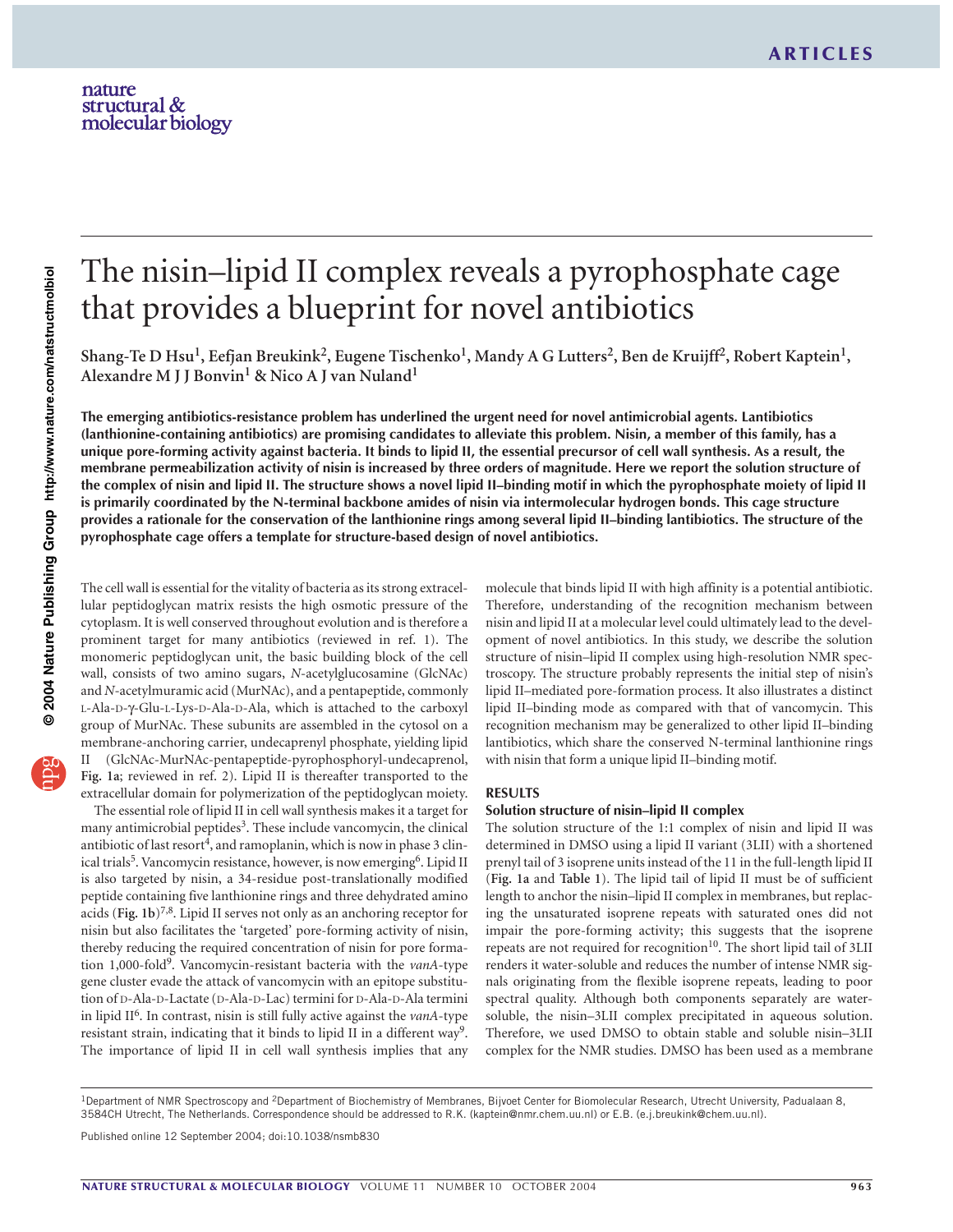

mimetic in several studies, including those of undecaprenyl phosphate, the lipid tail of natural lipid II. NMR spectra of the undecaprenyl phosphate recorded in DMSO have been found to be identical to those obtained in membrane vesicles<sup>11</sup>. Moreover, the dielectric constant,  $\varepsilon$ , of DMSO is 47.2 and lies in between that of water ( $\varepsilon = 80$ ) and that of the interior of the membrane ( $\varepsilon = 2-4$ ), in effect resembling the properties of the interface where the initial nisin-lipid II interaction takes place.

The interface between nisin and 3LII is defined by 36 intermolecular NOEs between residues 1–10 of nisin and MurNAc and the isoprene units of 3LII. In addition, two intermolecular hydrogen bonds were experimentally identified and were used as distance restraints (**Table 1**).





**Figure 1** Chemical structure of a lipid II variant (3LII) and primary structure of nisin. (**a**) Chemical structure of 3LII, which differs from the natural occurring full-length lipid II, with a shortened prenyl chain consisting of 3 isoprene repeats instead of 11. (**b**) Primary structure of nisin. The lanthionine rings, A–E, of nisin and the side chain structures of the dehydrated z-form residues (dehydroalanine, Dha and dehydrobutyrine, Dhb) are shown.

These involve the amide groups of Dhb2 (dehydrobutyrine) and Abu8 (α-aminobutyric acid) of nisin and the pyrophosphate moiety of 3LII, as identified by the presence of the cross hydrogen bond nitrogenphosphorous ( $^{15}N$ -H...O- $^{31}P$ ) scalar coupling  $^{3h}J_{NP}$  (see Methods and **Fig. 2**). The nisin–3LII complex is well defined at the interface with a rather disordered tail (**Fig. 3a** and **Table 1**). This is supported by the fact that a reduction of the intrinsic flexibility of nisin upon 3LII binding is only observed in the N-terminal part, as indicated by the heteronuclear 15N{1H}-NOE data (**Fig. 3b**). The formation of intermolecular hydrogen bonds and close contacts with the highly electronegative phosphate moiety induces large chemical shift perturbations in the N-terminal part of nisin, in line with those previously observed in the lipid II– containing SDS micelles<sup>12</sup> (Fig. 2 and Supplementary Fig. 1 online). Owing to the large number of modified residues (**Fig. 1b**), nisin exhibits no canonical secondary structure, but does contain type I β-turns in rings B and C and two consecutive type II and II′ β-turns in the intertwined rings D and E. In contrast to the extended and flexible structure in the absence of 3LII (data not shown), upon binding to 3LII, the N terminus of nisin folds back onto the first two lanthionine rings, A and B, forming a cage-like structure. This cage encompasses the pyrophosphate group of 3LII with a buried surface area of  $842 \pm 86$  Å<sup>2</sup>. This represents more than a third of the 3LII total solvent-accessible surface. Except the side chains of Ala3 and Ala7, which are part of the lanthionine ring linkage, all other side chains reside at the rim of

**Figure 2** Formation of nisin–3LII complex. (a) Overlaid <sup>1</sup>H-<sup>15</sup>N HSQC spectra of the free (black) and 3LII-bound (red) nisin. Changes in chemical shifts are indicated by cyan lines with corresponding residue labels (U, dehydroalanine; O, dehydrobutyrine; A\*, α-aminobutyric acid). The amide protons of O2 and A\*8 that are hydrogen-bonded to the pyrophosphate group of 3LII are indicated by dashed circles. The hydrogen bond formation is responsible for the large downfield shifts along the proton dimension. (**b**) 31P NMR spectra of the pyrophosphate group of 3LII in the free (black) and nisin-bound (red) forms ( $\Delta \delta P_A = -1.91$  p.p.m. and  $\Delta \delta P_B = -2.62$  p.p.m.). Signals A and B correspond to the individual phosphates that are attached to the MurNAc moiety and the prenyl chain, respectively (**Fig. 1a**). The upfield shifts of the two phosphorous nuclei are a result of intermolecular hydrogen bond formation. (**c**) Cross-sections of the O2 and A\*8 signals along the 1H dimension in the  $31P$ -edited constant time (CT)  $1H-15N$  HSQC<sup>22,23</sup>. The intensities of these hydrogen-bonded amides are modulated by the cross hydrogen bond scalar coupling to the phosphorous (<sup>3h</sup>J<sub>NP</sub>) and are attenuated owing to transverse relaxation decay during the CT delays (red). The reference experiment with <sup>31</sup>P decoupling during CT delays removes the <sup>3h</sup> J<sub>NP</sub> coupling modulation (black).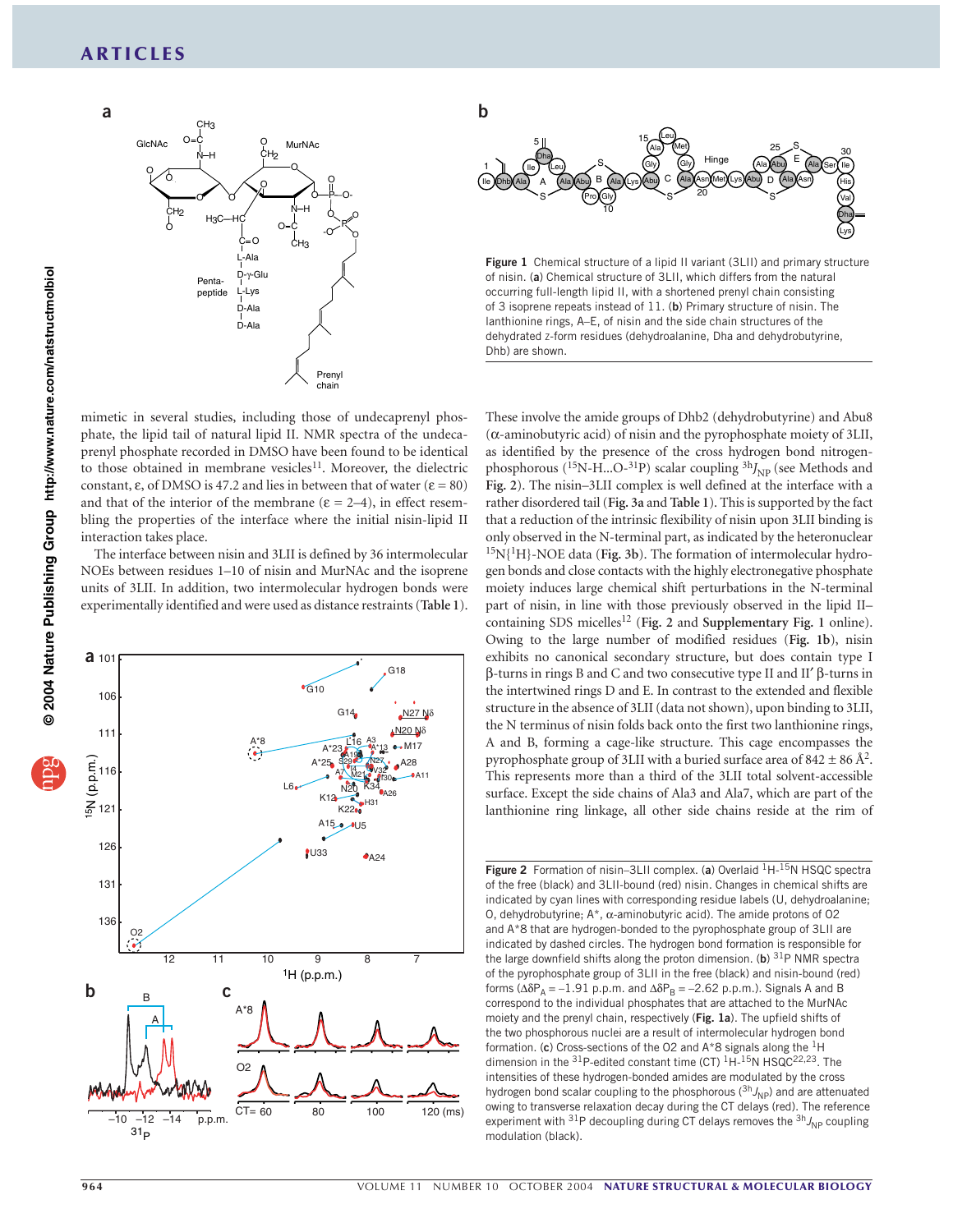

**Figure 3** Solution structure of nisin–3LII complex. (**a**) Ensemble of the 20 lowest-energy NMR structures superimposed on the heavy atoms of the interface of the complex (see **Table 1**). The backbone of nisin (residues 1–19), including lanthionine linkages, is blue with the lanthionine rings A–C labeled (see **Fig. 1b**). The unstructured C-terminal part is omitted for clarity. The pentapeptide, MurNAc, GlcNAc, pyrophosphate moiety and the prenyl chain of 3LII are colored from dark to light green. (**b**) <sup>15</sup>N{<sup>1</sup>H} heteronuclear NOEs of nisin in the free (○) and complex (■) forms. <sup>15</sup>N{<sup>1</sup>H} NOE is given by the ratio of the 1H-saturated (on-resonance) and reference (off-resonance) peak intensities (*I*sat / *I*ref). An amide group in a structured region will have a value close to 1 whereas an amide group in an unstructured, flexible region will have a value close to 0, or even below. (**c**) The N-terminal part of nisin (residues 1–12 shown in van der Waals surface with backbone and side chain atoms in yellow and green, respectively) encages the pyrophosphate moiety of 3LII. The side chains (green) of nisin are labeled. Carbon, nitrogen, oxygen and phosphorus atoms of 3LII are white, blue, red and cyan, respectively. (**d**) Nisin backbone-3LII pyrophosphate intermolecular hydrogen bond network. Hydrogen bonds with high occurrence in the ensemble of structures, defined by LIGPLOT<sup>28</sup>, are indicated by yellow dashed lines and the corresponding residues are labeled (pyrophosphate group in spheres). The sulfur atoms in the lanthionine rings are orange. A green arrow indicates the position of Ala3-Cβ, at which addition of a methyl group can disrupt the bioactivity (see text for details). The figures were generated using PyMOL (http://www.pymol.org/).

the binding cleft (**Fig. 3c**). The unique backbone architecture of the pyrophosphate cage allows the formation of five intermolecular hydrogen bonds between the backbone amides of nisin and the pyrophosphate group (**Fig. 3d**). By contrast, another polyprenylpyrophosphate-binding molecule, the mammalian farnesyltransferase, coordinates the pyrophosphate group solely via hydrogen bonding with conserved side chains $13$ . As preorganization with lanthionine linkages provides a lower entropy loss upon binding, this may well be the dominant factor in the recognition mechanism of the pyrophosphate group of lipid II.

## **The pyrophosphate cage is a novel lipid II–binding motif**

The binding mode involving the pyrophosphate moiety revealed here shows that nisin does not target the same motif of lipid II as does vancomycin<sup>9</sup>, and possibly ramoplanin<sup>5</sup>. It also explains why nisin does not differentiate between lipid II and lipid I, which differ in the GlcNAc moiety<sup>3</sup>. The chemical shift changes in  $D$ -Ala- $D$ -Ala and the terminal

isoprene units of 3LII upon nisin binding are negligible (**Supplementary Fig. 1** online); only a localized perturbation was observed in the β1–4 linkage between MurNAc and GlcNAc. These leave the pyrophosphate, MurNAc and the first isoprene in lipid II and the N-terminal part of nisin as the determinants for nisin–lipid II recognition. The structure of the complex explains several earlier observations. First, extension of the N terminus, as in ITPQnisin, which contains four additional residues (I, T, P and Q) at the N terminus, markedly diminishes the antimicrobial activity<sup>14</sup>. Second, the introduction of an extra methyl group at the side chain of Ala3, S3T-nisin, decreases the lipid II binding affinity of nisin 50-fold (ref. 15). In contrast, similar modifications in the second position, Dhb2, had little effect<sup>15</sup>. Third, ∆Ala5-nisin, with ring A nicked open by hydrolytic cleavage, is biologically inactive<sup>16</sup>. All these observations can be rationalized by examining the interface of the complex: (i) because the side chain of the N-terminal Ile1 is part of the interface (**Fig. 3c**), extension of the N terminus may interfere with the interfacial complimentarity; (ii) the additional methyl group in S3T-nisin sterically hampers the formation of intermolecular hydrogen bonds (see green arrow in **Fig. 3d**); (iii) the rigidity of the ring structure is lost owing to ring opening and hence the intermolecular hydrogen bond between Dha5 and the pyrophosphate moiety is destabilized.

## **DISCUSSION**

Throughout evolution, the lanthionine ring structure of nisin, in particular rings A and B, is well conserved among several lipid II–binding lantibiotics<sup>7,8</sup>. Efforts to create more effective antibiotics by changing the side chain compositions of nisin-like peptides have achieved only a marginal improvement of bioactivity so far<sup>17</sup>. This can now be understood, because binding to lipid II is dictated

mainly by the backbone scaffold of the ring structures. Using the nisin–3LII complex as a template, we carried out homology modeling of several related lantibiotics containing conserved lanthionine rings A and B (**Fig. 4a**). This revealed that the pyrophosphate cage can accommodate a variety of side chain compositions. Apart from the conserved positions 3 and 7–11, all observed differences among the homologs reside at the circumference of the pyrophosphate cage. The occurrence of various amino acid types, both hydrophilic and hydrophobic, suggests that the side chain interactions are of minor importance in lipid II binding. Notably, the hydrophobic character at position 6 remains preserved. This residue interacts with the prenyl chain and possibly also with the membrane bilayer in which lipid II is anchored. The notion of a common motif for lipid II recognition is supported by the observation that lipid II is also the target of other lantibiotics such as epidermin<sup>3</sup> and mutacin 1140 (E.B., unpublished data) (**Fig. 4b**). We therefore propose that the pyrophosphate cage is the general lipid II–binding architecture for these lantibiotics.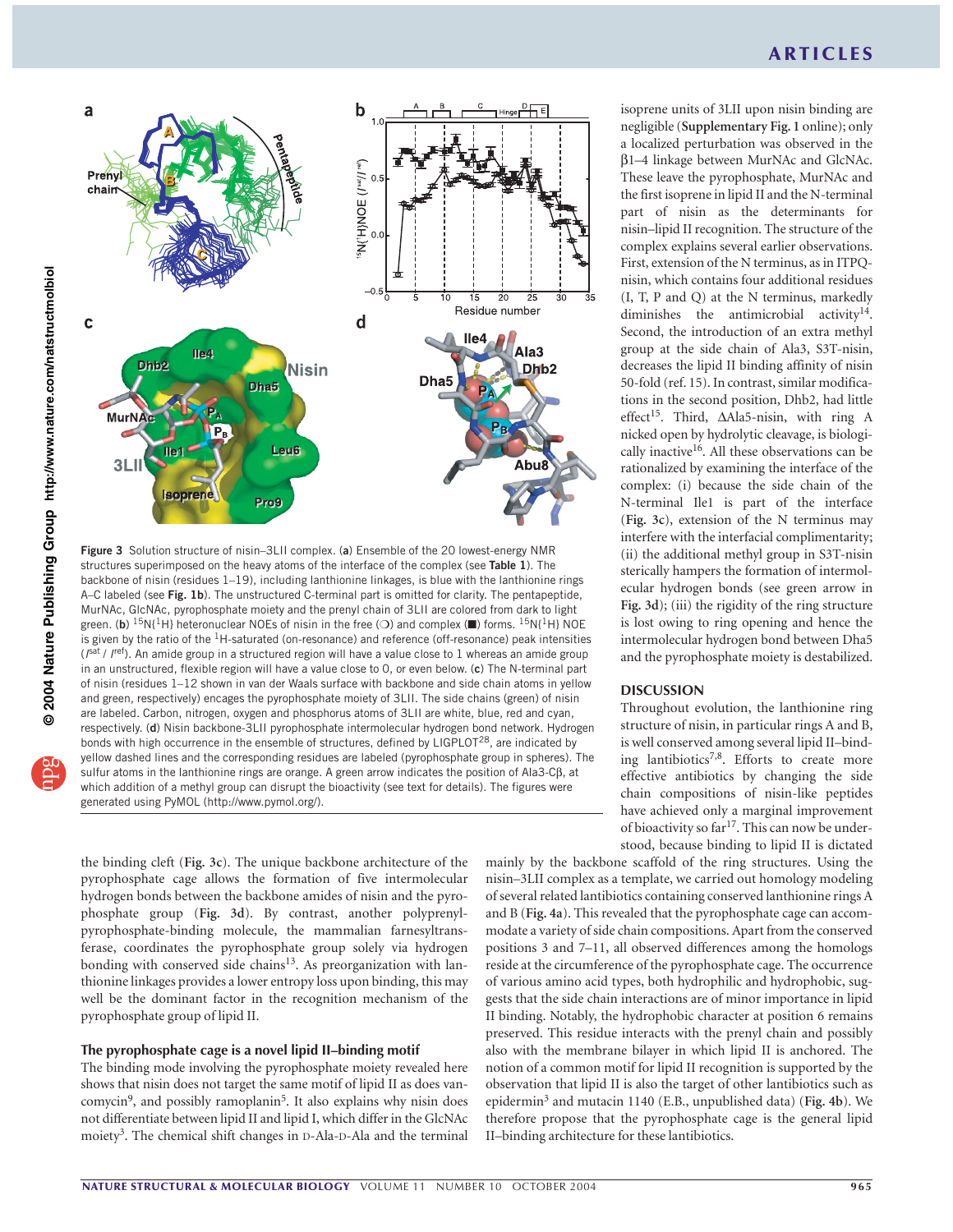

**Figure 4** Structure-based homology modeling and model of pore formation. (**a**) General binding model of lipid II–binding lantibiotics. *In silico* mutagenesis was carried out to model the side chains (see below) of subtilin (red), epidermin (green) and mutacin B-Ny266 (purple) based on the nisin structure (yellow). The backbone is blue with the conserved side chains in white and the sulfur atoms of the lanthionine rings in orange. Only the first 12 residues are shown; 3LII is shown in van der Waals surface with the pyrophosphate moiety in pink. The position of the Ala3 side chain is indicted by a green arrow. The structure has the same orientation as in **Figure 2a**. (**b**) Primary sequence alignment of type A lantibiotics. Nisin and subtilin form a subfamily of type A lantibiotics. Another subfamily consists of epidermin (I1V I6L)-epidermin, mutacin B-Ny266 and mutacin 1140 (refs. 8,29) with a cyclized C terminus (X, 2-aminovinyl-D-cysteine, AviCys). The universally conserved residues are highlighted in black and the conserved residues within the subfamilies are highlighted in orange. The lanthionine linkages are indicated above each subfamily. (**c**) Model of the nisin–lipid II complex in a membrane bilayer. The backbone of three representative structures of nisin are shown and colored from blue to red from N to C termini. Each conformation, taken from the ensemble of structures of the nisin–3LII complex, corresponds to a possible orientation of the C-terminal part of nisin outside, on the surface, or inserted into the membrane bilayer, respectively. They are positioned so that the pyrophosphate group of 3LII (spheres) is at the same depth as head groups of lipid molecules (dark gray) in a membrane with a thickness of ∼40 Å, which is based on a molecular dynamics simulation of free lipid II in explicit membrane bilayer (S.-T.D.H. and A.M.J.J.B., unpublished data).

The formation of a 1:1 nisin–lipid II complex is the first step toward pore formation. Once nisin is anchored onto lipid II on the membrane surface, subsequent conformational changes take place that lead to the assembly of a higher-order oligomeric complex<sup>10</sup>. Pore formation requires a transmembrane orientation of nisin involving insertion of its C-terminal part<sup>18</sup> and a flexible hinge region (residues  $20-22$ )<sup>15</sup>. One could conjecture the early stage of this multistep process on the basis of the present structure of the nisin–3LII complex. The positioning of the N-terminal part of nisin with respect to the prenyl chain may already pave the way for subsequent membrane insertion. Assuming that the interface of the nisin–3LII complex is preserved in the membrane bilayer, we propose a model for the membrane insertion of nisin based on the current nisin–3LII complex (**Fig. 4c**). This shows that initially ring C of nisin would readily be embedded into the membrane at a depth comparable to that of the first few isoprene repeats (**Fig. 4c**). The modeling demonstrates that nisin can span the membrane bilayer with the pyrophosphate cage as the anchoring point. However, this requires conformational flexibility in the hinge region, which is depicted by three conformations taken from the ensemble of calculated structures (**Fig. 4c**). Lack of a flexible hinge by truncation or proline replacement would hamper this insertion process, explaining the lack of pore-formation activity of these mutants<sup>15</sup>.

In conclusion, this study has revealed a novel lipid II recognition motif for nisin and related lantibiotics. The pyrophosphate moiety plays an essential role in the synthesis of the bacterial cell wall. Its chemical entity is the Achilles' heel of bacteria that cannot be altered or replaced by simple mutations as opposed to alteration of the attached pentapeptide that can lead to vancomycin resistance. Since its discovery in 1928, nisin has been used as a |food preservative and in animal health products, such as treatments for mastitis. On the other hand, penicillin, which was discovered at the same time as nisin, is no longer effective for the treatment of hospital-acquired infections, as reported by the World Health Organization (WHO, http://www.who.int/). In essence, the structure of the nisin–3LII complex described here can provide a basis for future antibiotic design.

#### **METHODS**

Sample preparation. Uniformly <sup>15</sup>N-labeled nisin and unlabeled 3LII were produced as described<sup>10,12</sup>. The nisin–3LII complex was prepared by mixing equal molar amounts of lyophilized [*U*-15N]nisin and 3LII in water followed by centrifugation. The supernatant was removed and the insoluble complex pellet was rinsed with water several times. The pellet was lyophilized and dissolved in 99.9% perdeuterated  $d_6$ -DMSO (Cambridge Stable Isotope) to reach a final concentration of ∼1.2 mM. Free  $[U^{-15}N]$ nisin and 3LII samples were prepared by dissolving the lyophilized sample into  $d_6$ -DMSO to reach similar sample concentrations.

**NMR spectroscopy.** NMR spectra were recorded at 300 K on Bruker DRX500, DRX600, DRX750 and DRX900 spectrometers equipped with a tripleresonance or a cryogenic probe (DRX600) for <sup>1</sup>H, <sup>15</sup>N and <sup>13</sup>C detection and a multinuclear

(DRX500) or a broadband probe (DRX600) for 31P detection. Spectra were processed with NMRPipe<sup>19</sup> and analyzed using NMRView<sup>20</sup>. The <sup>1</sup>H and <sup>15</sup>N chemical shifts were assigned using standard methods<sup>21</sup>. <sup>13</sup>C chemical shifts of the well-resolved peaks were assigned from  ${}^{1}H-{}^{13}C$  heteronuclear single quantum correlation spectroscopy (HSQC) and <sup>1</sup>H-<sup>13</sup>C heteronuclear multiple bond correlation spectroscopy  $(HMBC)^{21}$  recorded with natural abundance. The two <sup>31</sup>P chemical shifts of the pyrophosphate groups in 3LII were distinguished by <sup>1</sup>H-<sup>31</sup>P HMBC. The cross hydrogen bond scalar coupling <sup>3h</sup>J<sub>NP</sub> was identified by <sup>31</sup>P-edited constant time (CT)<sup>1</sup>H-<sup>15</sup>N HSQC<sup>22,23</sup> with and without 31P decoupling during the constant time delays of 60, 80, 100 and 120 ms. The assigned chemical shift data sets were deposited in the BioMagResBank under accession codes 6144, 6145 and 6146 for free nisin, free 3LII and their complex, respectively.

**Structure calculation and modeling.** Distance restraints were derived from two-dimensional homonuclear <sup>1</sup>H-<sup>1</sup>H NOESY and three-dimensional <sup>15</sup>N NOESY-HSQC. Intermolecular restraints were obtained from 15N-edited filter experiments<sup>21</sup>. Two experimentally identified intermolecular hydrogen bonds (Dhb2-NH and Abu8-NH to pyrophosphate group in 3LII) were introduced in the later stages of the calculations as ambiguous distance restraints from the amide groups to any of the oxygen atoms in the pyrophosphate group with bounds of 1.6–2.4 Å (H-O) and 2.5–3.3 Å (N-O). Backbone φ dihedral angle restraints were derived from  $^3J_{\rm H N, H\alpha}$  coupling constants determined by threedimensional HNHA<sup>21</sup>. The side chain rotameric states ( $\chi$ 1) were derived from